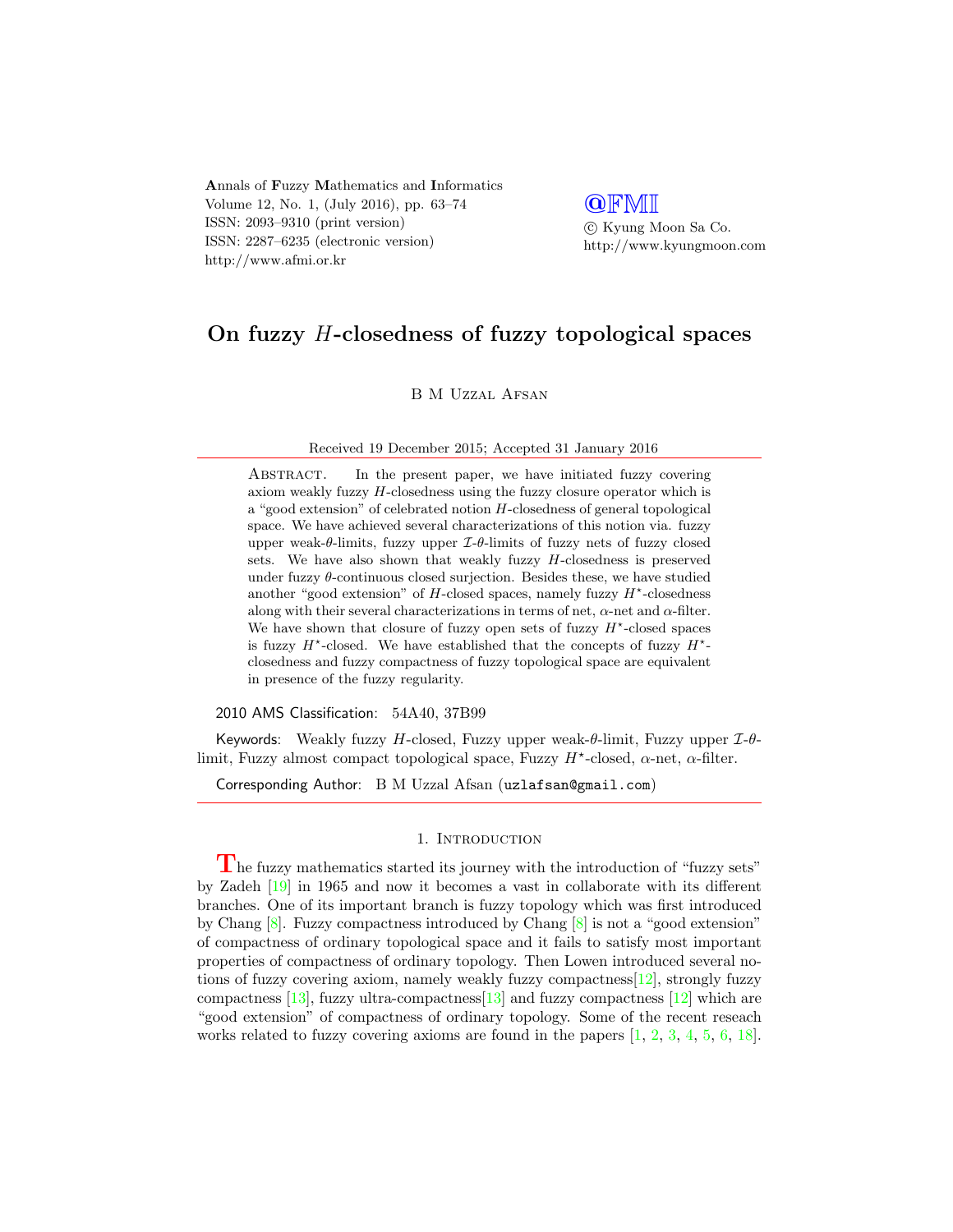The covering property H-closedness is the first celebrated generalization of compactness of ordinary topology. The book of Porter and Wood is a nice reference for H-closed spaces. This covering property satisfy most of the desire properties like :

(a) Product of  $H$ -closed spaces is  $H$ -closed.

(b)  $H$ -closedness is preserved under  $\theta$ -continuous closed surjection.

 $(c)$  Closure of open sets of a H-closed space is H-closed, but closed sets need not be H-closed.

(d) Every regular H-closed space is compact.

In fuzzy topology, several mathematicians tried to fuzzyfy the concept of Hclosedness of ordinary topology and the notions of almost compact fuzzy sets [\[14\]](#page-11-4), fuzzy almost compact  $[9]$  and  $\theta$ -compact  $[7]$  were initiated and investigated. But none of these notions is a good extension of H-closed topological space.

Observing this serious drawback of these notions, in this paper, we have introduced fuzzy covering axioms weakly fuzzy  $H$ -closedness and fuzzy  $H^*$ -closed which are "good extension" of  $H$ -closed spaces. We have shown that the notions weakly fuzzy  $H$ -closedness and fuzzy  $H^*$ -closedness have generalized the notions of weakly fuzzy compact and fuzzy compactness of Lowen [\[12\]](#page-11-1) and in presence fuzzy regularity, the concepts of weakly fuzzy  $H$ -closedness (resp. fuzzy  $H^*$ -closedness) and fuzzy compactness (resp. weakly fuzzy compactness) of fuzzy topological space are equivalent. Several characterizations of these notions via. fuzzy upper weak- $\theta$ -limits, fuzzy upper  $\mathcal{I}\text{-}\theta$ -limits,  $\theta$ -cluster point of fuzzy nets of fuzzy closed sets have been achieved. The concepts of fuzzy  $\alpha$ -nets and  $\alpha$ -filters were used by Guojun [\[11\]](#page-11-6) to study the N-compactness of fuzzy topology. We have given characterizations of weakly fuzzy H-closed spaces and fuzzy  $H^*$ -closed spaces in terms of  $\theta$ -cluster points of fuzzy  $\alpha$ nets and  $\alpha$ -filters. We have also shown that our new covering axioms are preserved under fuzzy  $\theta$ -continuous closed surjection. Further, we have established that the product of two weakly fuzzy H-closed spaces is weakly fuzzy H-closed.

## 2. Preliminaries

Throughout this paper, spaces  $(X, \sigma)$  and  $(Y, \delta)$  (or simply X and Y) represent non-empty fuzzy topological spaces due to Chang  $[8]$  and the symbols I and  $I^X$ have been used for the unit closed interval  $[0, 1]$  and the set of all functions with domain X and codomain I respectively. The support of a fuzzy set  $A$  is the set  ${x \in X : A(x) > 0}$  and is denoted by  $supp(A)$ . A fuzzy set with only non-zero value  $\lambda \in (0,1]$  at only one element  $x \in X$  is called a fuzzy point and is denoted by  $x_{\lambda}$  and the set of all fuzzy points of a fuzzy topological space is denoted by  $FP(X)$ . For any two fuzzy sets A, B of X,  $A \leq B$  if and only if  $A(x) \leq B(x)$  for all  $x \in X$ . A fuzzy point  $x_\lambda$  is said to be in a fuzzy set A (denoted by  $x_\lambda \in A$ ) if  $x_\lambda \leq A$ , that is, if  $\lambda \leq A(x)$ . The constant fuzzy set of X with value  $\alpha \in I$  is denoted by  $\alpha$ . A fuzzy set A is said to be quasi-coincident with B (written as  $A\hat{q}B$ ) [\[16\]](#page-11-7) if  $A(x) + B(x) > 1$ for some  $x \in X$ . A fuzzy open set A of X is called fuzzy quasi-neighborhood of a fuzzy point  $x_{\lambda}$  if  $x_{\lambda}q\hat{A}$ .

It is well-known that a function  $\psi: X \to Y$  is fuzzy  $\theta$ -continuous [\[15\]](#page-11-8) if for every fuzzy point  $x_\lambda$  and every fuzzy quasi-neighborhood V of a fuzzy point  $\psi(x_\lambda)$ , there exists a fuzzy quasi-neighborhood U of a fuzzy point  $x_{\lambda}$  such that  $\psi(cl(U)) \leq cl(V)$ .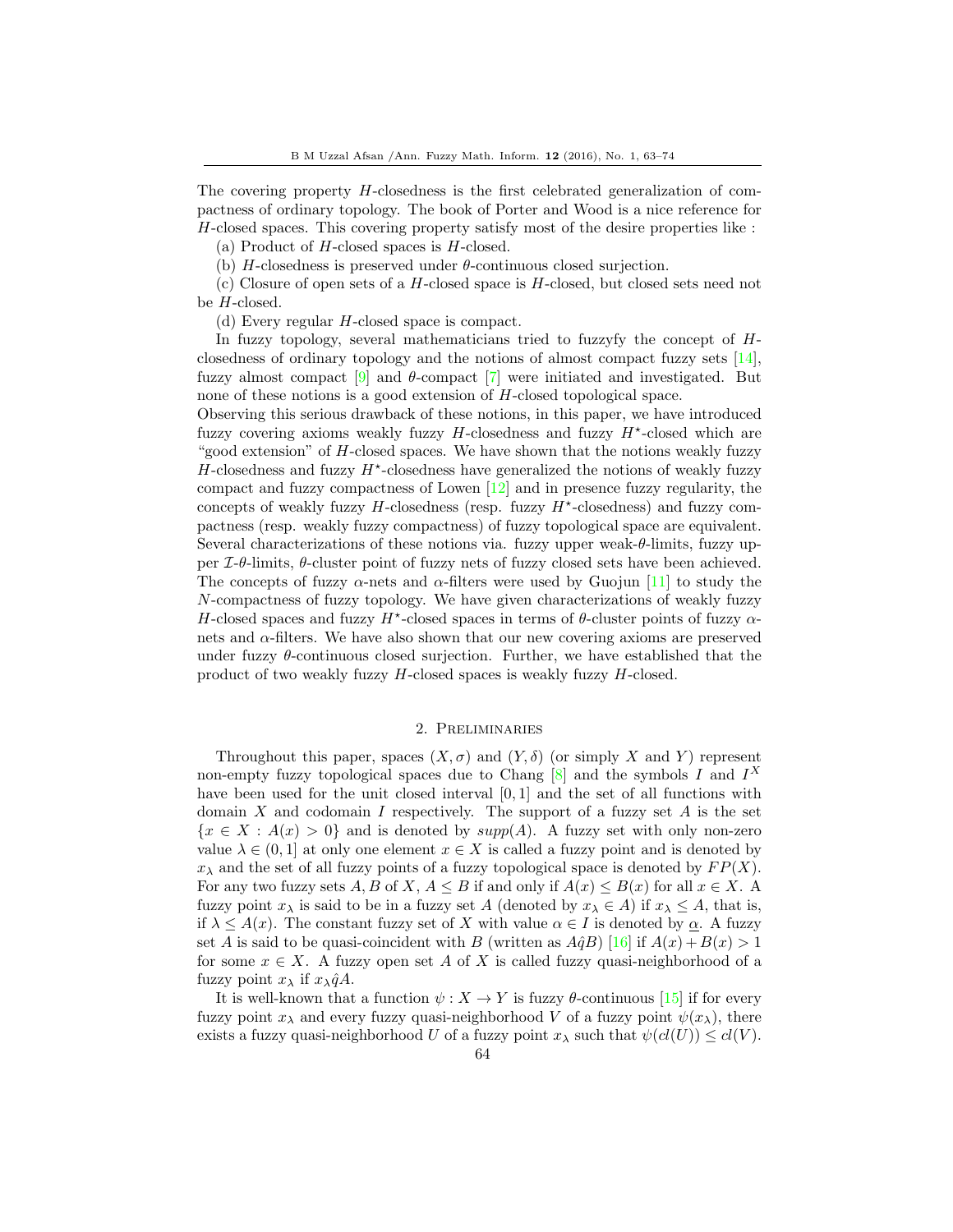Throughout the paper,  $D$  stands for a directed set. An ideal on a non-empty set S is defined as a non-empty family  $\mathcal I$  of subsets of S satisfying:

 $(i) \varnothing \in \mathcal{I}$ ,

(ii)  $A \in \mathcal{I}$  and  $B \subset A \Rightarrow B \in \mathcal{I}$  and

(iii)  $A \in \mathcal{I}$  and  $B \in \mathcal{I} \Rightarrow A \cup B \in \mathcal{I}$ .

An ideal I on D is called non-trivial if  $\mathcal{D} \notin \mathcal{I}$ . A non-trivial ideal I on D is called admissible [\[10\]](#page-11-9) if  $\mathcal{D} - M_{\lambda} \in \mathcal{I}$ , where  $M_{\lambda} = \{n \in \mathcal{D} : n \geq \lambda\}$  for all  $\lambda \in \mathcal{D}$ . Throughout this paper,  $\mathcal I$  stands for an admissible ideal on  $\mathcal D$ .

Lowen [\[13\]](#page-11-2) defined the notion of prefilter. A non-empty collection  $\mathcal F$  of non-zero fuzzy subsets of X is called a prefilter(=filter) if

(i)  $\mu \wedge \nu \in \mathcal{F}$  for all  $\mu, \nu \in \mathcal{F}$  and

(ii)  $\mu \leq \nu$  and  $\mu \in \mathcal{F}$  implies  $\nu \in \mathcal{F}$ .

A non-empty collection  $\beta$  of non-zero fuzzy subsets of X is called a filterbase if for all  $\mu, \nu \in \mathcal{F}$ , there exists an  $\eta \in \mathcal{F}$  such that  $\eta \leq \mu \wedge \nu$ . Clearly, the family  $\langle \mathcal{B} \rangle = \{ \nu \in I^X : \mu \leq \nu, \mu \in \mathcal{B} \}$  is a filter.

A prefilter F is called prime if  $\mu \vee \nu \in \mathcal{F}$  implies either  $\mu \in \mathcal{F}$  or  $\nu \in \mathcal{F}$ . The collection all prime prefilters finer than a given prefilter F is denoted by  $\mathcal{P}(\mathcal{F})$ . The set of minimal elements of  $\mathcal{P}(\mathcal{F})$  is denoted by  $\mathcal{P}_m(\mathcal{F})$ .

A filter G on X and a prefilter F on X are said to be compatible if  $\mu(x) \neq 0$  for some  $x \in F$  for all  $\mu \in \mathcal{F}$  and  $F \in \mathcal{G}$ . Suppose  $\mu_F$  be the fuzzy set on X defined by  $\mu_F(x) = \mu(x)$  for all  $x \in F$  and  $\mu_F(x) = 0$  for all  $x \in X - F$ . We use the symbol  $(\mathcal{F}, \mathcal{G}) = \{ \mu_F : \mu \in \mathcal{F}, F \in \mathcal{G} \}$ . Lowen [\[13\]](#page-11-2) shaw that  $\mathcal{P}_m(\mathcal{F}) = \{ (\mathcal{F}, \mathcal{U}) : \mathcal{U} \text{ is an } \}$ ultrafilter on X and is compatible with  $\mathcal{F}\}$ . The adherence of a prefilter  $\mathcal F$  on X is the fuzzy set  $ad\mathcal{F}$  defined by  $ad\mathcal{F}(x) = \inf \{ cl(\mu)(x) : \mu \in \mathcal{F} \}$  for all  $x \in X$  and the limit of F is the fuzzy set lim F defined by  $\lim \mathcal{F}(x) = \inf \{ad\mathcal{B}(x) : \mathcal{B} \in \mathcal{P}_m(\mathcal{F})\}$  for all  $x \in X$ .

Let F be a prefilter on X and  $\mu \in I^X$ . Then the characteristic set of F with respect to  $\mu$  is the set  $\mathcal{C}^{\mu}(\mathcal{F}) = \{a \in I : \forall \nu \in \mathcal{F}, \exists x \in X \text{ such that } \nu(x) > \mu(x) + a\}$ and the spermium of this set is called the characteristic value of  $\mathcal F$  with respect to  $\mu$  is the set  $c^{\mu}(\mathcal{F})$ . A characteristic set is one of the form  $\varnothing$ ,  $\{0\}$ ,  $[0, c]$  for some  $c \in I - \{1\}$  or [0, c] for some  $c \in I$ . We use the following notations:

(i)  $W(X)$ , the set of all pefilters on X,

(ii)  $W^{\mu}(X) = \{ \mathcal{F} \in \mathcal{W}(X) : \mathcal{C}^{\mu}(\mathcal{F}) \neq \emptyset \},\$ 

(iii)  $\mathcal{W}^{\mu}_+(X) = \{ \mathcal{F} \in \mathcal{W}(X) : c^{\mu}(\mathcal{F}) > 0 \}$  and

(iv)  $\mathcal{W}_K^{\mu}(X) = \{ \mathcal{F} \in \mathcal{W}(X) : c^{\mu}(\mathcal{F}) = K \},$ 

where  $K$  is some nonempty characteristic set.

A member of  $\mathcal{W}_K^{\mu}(X)$  is called K-filter. A prefilter  $\mathcal F$  is called  $\epsilon$ -prefilter if  $\mu \not\leq \epsilon$ for each  $\mu \in \mathcal{F}$ .

#### 3. Weakly fuzzy H-closed topological spaces

We first recall the definition of fuzzy almost compact set due to M. N. Mukherjee and S. P. Sinha [\[14\]](#page-11-4). A fuzzy subset  $\eta \in I^X$  is called fuzzy almost compact if for each family  $\{\mu_k \in \delta : k \in \mathbb{N}\}\$  satisfying  $\bigvee_{i=1}^{\infty} \mu_i \geq \eta$ , there exist finite number of indices  $k_1, k_2, ..., k_p \in \mathbb{N}$  such that  $\bigvee_{i=1}^p cl(\mu_{k_i}) \geq \eta$ . Here  $\{\mu_{k_i} : i = 1, 2, ..., p\}$  is called a fuzzy finite proximate subcover of the cover  $\{\mu_k \in \delta : k \in \mathbb{N}\}\)$  for  $\eta$ . If  $\eta = \underline{1}$ and  $\eta$  is a fuzzy almost compact set, then X is called a fuzzy almost compact space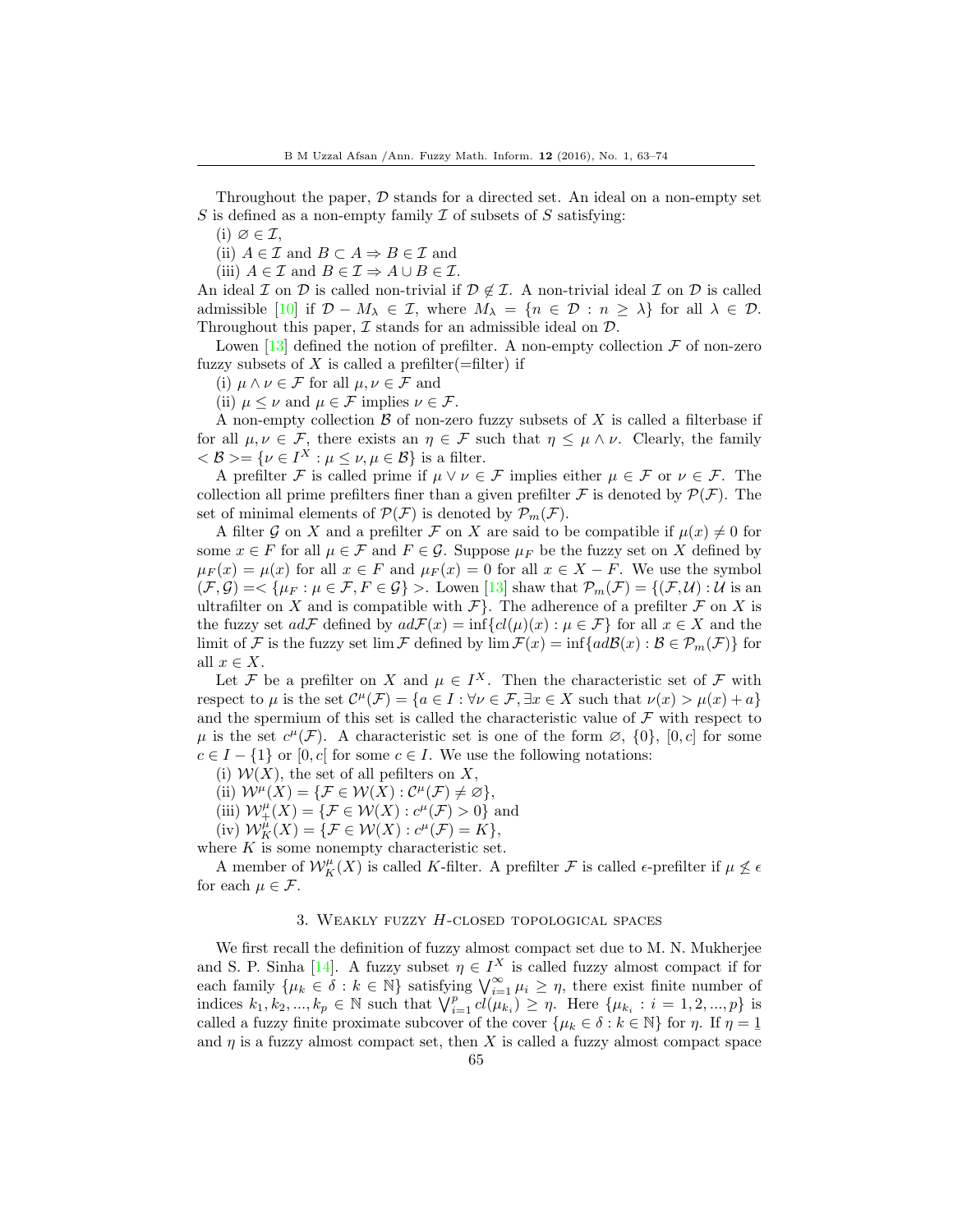due to A. Di Concilio and G. Gerla [\[9\]](#page-11-5).

The following example shows that fuzzy almost compactness due to A. Di Concilio and G. Gerla  $[9]$  and  $\theta$ -compactness due to M. Caldas and S. Jafari [\[7\]](#page-10-7) of fuzzy topological space are not "good extensions" of H-compactness of general topological space.

**Example 3.1.** Let X be the closed unit interval [0, 1] with usual topology  $\tau$ . Then  $(X, \tau)$  is compact and so H-closed. But since the cover  $\{\mu_n : n \in \mathbb{N}\}\$ , where  $\mu_n(x) = 1 - \frac{1}{n}$  for  $(X, \omega(\tau))$  consists of fuzzy clopen sets that has no finite subcover for  $(X, \omega(\tau))$ , X is neither fuzzy almost compact nor fuzzy  $\theta$ -compact.

Now we propose a new definition, namely weakly fuzzy H-closedness following weakly fuzzy compactness due to Lowen  $[12]$  that is a "good extension" of  $H$ closedness of general topological space.

**Definition 3.2.** A fuzzy subset  $\eta \in I^X$  is called weakly fuzzy *H*-set if for each family  $\{\mu_{\alpha} \in \delta : \alpha \in \Delta\}$  satisfying  $\forall \{\mu_{\alpha} \in \delta : \alpha \in \Delta\} \geq \eta$  and for each  $\epsilon > 0$ , there exist finite number of indices  $\alpha_1, \alpha_2, ..., \alpha_p \in \Delta$  such that  $\bigvee_{i=1}^p cl(\mu_{\alpha_i}) \geq \eta - \epsilon$ . If  $\eta = 1$  and  $\eta$  is a weakly fuzzy H-set, then X is called a weakly fuzzy H-closed space.

Following Theorem shows that weakly  $H$ -closedness of fuzzy topological space is a "good extension" of H-closedness of general topological space.

<span id="page-3-0"></span>**Theorem 3.3.** (1) If  $(X, \tau)$  is an H-closed topological space, every constant fuzzy subset  $\eta$  of the fuzzy topological space  $(X, \omega(\tau))$  is weakly fuzzy H-set. (2) If  $(X, \omega(\tau))$  is a weakly fuzzy H-closed space,  $(X, \tau)$  is H-closed.

*Proof.* (1) Let  $(X, \tau)$  be a H-closed space,  $\eta$  be a constant fuzzy subset of the fuzzy topological space  $(X, \omega(\tau))$  with value h and  $\epsilon \in (0, h)$ . Let  $\Omega = {\mu_\alpha \in \delta : \alpha \in \Delta}$  be a family satisfying  $\bigvee_{\alpha \in \Delta} \mu_{\alpha} \geq \eta$ . Define  $[0, h] = I_h$  and  $\Omega(\mu_{\alpha}) = \{(x, r) \in X \times \mathbb{R} :$  $\mu_{\alpha}(x) > r - \epsilon$  for each  $\alpha \in \Delta$ . Then  $\{\Omega(\mu_{\alpha}) : \alpha \in \Delta\}$  is a cover of  $X \times I_h$  consists of open sets of  $X \times \mathbb{R}$ . Since  $I_h$  is H-closed and so  $X \times I_h$  is H-closed, there exist finite number of indices  $\alpha_1, \alpha_2, ..., \alpha_p \in \Delta$  such that  $\bigcup_{i=1}^p cl(\Omega(\mu_{\alpha_i})) \supset X \times I_h$ . We claim that  $\bigvee_{i=1}^p cl(\mu_{\alpha_i}) \geq \eta - \epsilon$ . If possible, let there exists an  $x \in X$  such that  $cl(\mu_{\alpha_i})(x) < \eta - \epsilon$  for each  $i = 1, 2, ..., p$ . We shall show that  $(x, \epsilon) \notin cl(\Omega(\mu_{\alpha_i}))$  for each  $i = 1, 2, ..., p$ . We fix an  $i \in \{1, 2, ..., p\}$ . Since  $1 - cl(\mu_{\alpha_i}) \in (X, \omega(\tau))$ , there exists an open set  $U \in \tau$  containing x such that  $1-cl(\mu_{\alpha_i})(y) > 1-cl(\mu_{\alpha_i})(x) - \epsilon$ , i.e.  $cl(\mu_{\alpha_i})(y) < cl(\mu_{\alpha_i})(x) + \epsilon$  for all  $y \in U$ . Then it is easy to verify that  $U \times (h - \epsilon, h)$ is an open set in  $X \times \mathbb{R}$  containing  $(x, \epsilon)$  with  $(U \times (h - \epsilon, h)) \cap \Omega(\mu_{\alpha_i}) = \emptyset$ .

(2) let  $(X, \omega(\tau))$  be weakly fuzzy H-closed. Suppose  $\{U_{\alpha} : \alpha \in \Delta\}$  be an open cover of X. Then clearly,  $\bigvee \{ \chi_{U_\alpha} : \alpha \in \Delta \} = 1$ . Then for each  $\epsilon > 0$ , there exist finite number of indices  $\alpha_1, \alpha_2, ..., \alpha_p \in \Delta$  such that  $\bigvee_{i=1}^p cl(\chi_{U_{\alpha_i}}) \geq \underline{1-\epsilon}$ . We claim that  $\{cl(U_{\alpha_i}) : i = 1, 2, ..., p\}$  is a subcover of X as desired. In fact, if  $x \in X - \bigcup \{ cl(U_{\alpha_i}) : i = 1, 2, ..., p \},\$  then for each  $\epsilon \in (0, 1), x_{1-\epsilon} \notin cl(\chi_{U_{\alpha_i}})$  and so  $cl(\chi_{U_{\alpha_i}})(x) < 1 - \epsilon$  for each  $i = 1, 2, ..., p$ , which is impossible.

**Corollary 3.4.** The fuzzy topological space  $(X, \omega(\tau))$  is weakly fuzzy H-closed if and only if  $(X, \tau)$  is H-closed.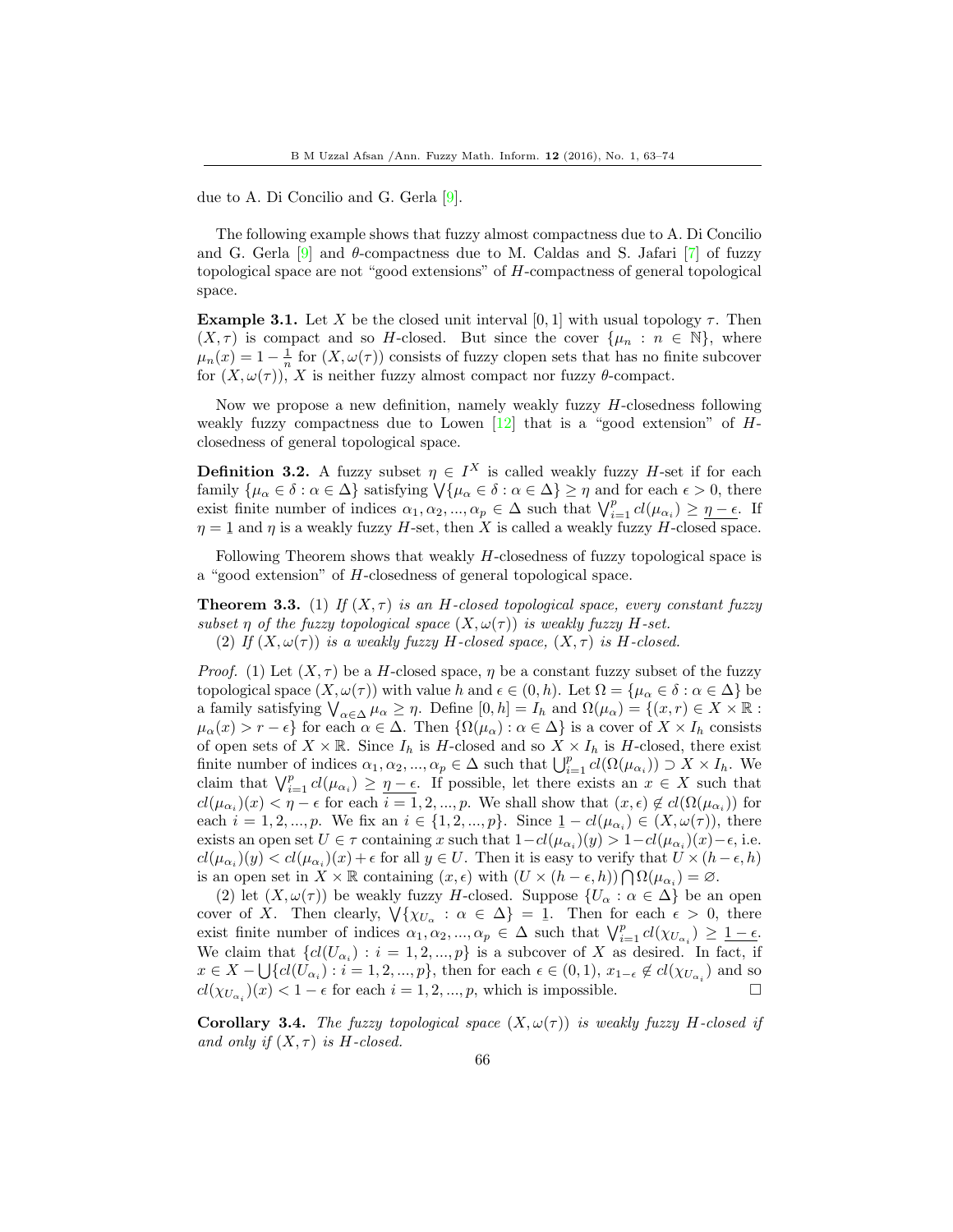Remark 3.5. (1) Every fuzzy almost compact space due to A. Di Concilio and G. Gerla  $[9]$  is weakly fuzzy H-closed.

(2) Every weakly fuzzy compact space due to Lowen  $[12]$  is weakly fuzzy H-closed.

Following example shows that none of above statements are reversible.

<span id="page-4-1"></span>**Example 3.6.** (1) Let  $(X, \tau)$  be any infinite H-closed space. Then by Corollary 3.4,  $(X, \omega(\tau))$  is weakly fuzzy H-closed. But the space  $(X, \omega(\tau))$  is not fuzzy almost compact as the fuzzy clopen cover  $\{\mu_\alpha : \alpha \in [0,1]\}, \mu_\alpha(x) = \alpha$  for all  $x \in X$ , has no finite fuzzy subcover for  $X$ .

(2) Consider the topological space  $Z = \{(\frac{1}{p}, \frac{1}{q}) : p \in \mathbb{N}, |q| \in \mathbb{N}\} \cup \{(\frac{1}{p}, 0) : p \in \mathbb{N}\}\$ equipped with the subspace usual topology inherited from the usual Euclidean space **R**<sup>2</sup>. Consider the space  $X = Z \cup \{s,t\}$  with the topology  $\tau$  defined by  $U \in \tau$  if  $U \cap Z$  is open in Z and  $\{(\frac{1}{p}, \frac{1}{q}) : p \geq r, q \in \mathbb{N}\}\subset U$  for some  $r \in \mathbb{N}$  when  $s \in U$ and  $\{(\frac{1}{p}, \frac{1}{q}) : p \ge r, -q \in \mathbb{N}\}\subset U$  for some  $r \in \mathbb{N}$  when  $t \in U$ . Then  $(X, \tau)$  is noncompact H-closed space  $[17]$ . Applying Corollary 3.4 and Theorem 4.1  $[12]$ , we can conclude that  $(X, \omega(\tau))$  is weakly fuzzy H-closed, but not weakly fuzzy compact.

<span id="page-4-2"></span>**Theorem 3.7.** Let X be a fuzzy regular space. Then X is weakly fuzzy  $H$ -closed if and only if  $X$  is weakly fuzzy compact.

*Proof.* Let X be fuzzy regular and weakly fuzzy H-closed. Let  $\{\mu_{\alpha} \in \delta : \alpha \in \Delta\}$  be a family satisfying  $\bigvee \{\mu_{\alpha} \in \delta : \alpha \in \Delta\} = \underline{1}$  and  $\epsilon > 0$ . Since X is regular, for each  $\alpha \in \Delta$ , there exists a family  $\{\nu_{\beta}^{\alpha} \in \delta : \beta \in \Delta_{\alpha}\}\$  such that  $\mu_{\alpha} = \bigvee \{\nu_{\beta}^{\alpha} \in \delta : \beta \in \Delta_{\alpha}\}\$ and  $cl(\nu_{\alpha\beta}) \leq \mu_{\alpha}$  for each  $\beta \in \Delta_{\alpha}$ . Since  $\bigvee \{\nu_{\beta}^{\alpha} \in \delta : \beta \in \Delta_{\alpha}, \alpha \in \Delta\} = 1$  and X is weakly fuzzy H-closed, there exist finite subsets  $\Delta_0 \subset \Delta$  and  $\Delta_\alpha^0 \subset \Delta_\alpha$  for each  $\alpha \in \Delta_0$  such that  $\bigvee \{ cl(\nu_\beta^\alpha) \in \delta : \beta \in \Delta_\alpha^0, \alpha \in \Delta_0 \} \geq \underline{1-\epsilon}$ , i.e.  $\bigvee \{ \mu_\alpha \in \delta : \beta \in \Delta_\alpha^0, \alpha \in \Delta_0 \}$  $\alpha \in \Delta_0$ }  $\geq \bigvee \{\bigvee \{c l(\nu_{\beta}^{\alpha}) \in \delta : \beta \in \Delta_{\alpha}^0\}, \alpha \in \Delta_0\} \geq \underline{1-\epsilon}$ . Hence X is weakly fuzzy compact.

Converse follows from remark 3.5 (ii).  $\Box$ 

<span id="page-4-0"></span>**Theorem 3.8.** Let X be a weakly fuzzy  $H$ -closed topological space, Y be a fuzzy Hausdorff space and  $\psi : X \to Y$  be a fuzzy  $\theta$ -continuous surjection. Then Y is weakly fuzzy H-closed.

*Proof.* Let  $\{\mu_{\alpha} \in \sigma : \alpha \in \Delta\}$  be a family satisfying  $\forall \{\mu_{\alpha} \in \sigma : \alpha \in \Delta\} = \mathbb{1}_Y$ and  $\epsilon > 0$ . Let  $x_{\lambda} \in Pt(X)$ . Then there exists  $\alpha \in \Delta$  such that  $\psi(x)_{\lambda} \in \mu_{\alpha}$ . Since  $\psi$  is fuzzy  $\theta$ -continuous, there exists an  $\nu_{\alpha} \in \delta$  such that  $\psi(cl(\nu_{\alpha})) \le cl(\mu_{\alpha})$ . Here  $\{\nu_{\alpha} \in \delta : \alpha \in \Delta\}$  form a cover for X and so there exist finite number of indices  $\alpha_1, \alpha_2, ..., \alpha_p \in \Delta$  such that  $\bigvee_{i=1}^p cl(\nu_{\alpha_i}) \geq \underline{1_X - \epsilon}$ . Since  $\psi$  is surjective,  $\bigvee_{i=1}^p cl(\mu_{\alpha_i}) \geq \underline{1_Y - \epsilon}.$ 

**Definition 3.9.** Let  $\{A_n : n \in \mathcal{D}\}\$ be a net of fuzzy sets of a fuzzy topological space X. The fuzzy upper weak- $\theta$ -limit of  $\{A_n : n \in \mathcal{D}\}\$ is defined and denoted by  $FUWL_{\theta}(A_n) = \sqrt{\chi_{\lambda}} \in FP(X)$ : for every fuzzy quasi-neighborhood U of  $x_{\lambda}$  and for every  $n_0 \in \mathcal{D}$ , there exists an  $n(\geq n_0) \in \mathcal{D}$  such that  $int(A_n)\hat{q}cl(U)$ .

**Theorem 3.10.** A fuzzy topological space X is weakly fuzzy  $H$ -closed if and only if for every net  $\{F_n : n \in \mathcal{D}\}\$  of fuzzy closed sets with  $FUWL_{\theta}(F_n) = \overline{0}$  and for every  $\epsilon > 0$ , there exists an  $n_0 \in \mathcal{D}$  such that  $int(F_n) \leq \epsilon$  for all  $n \geq n_0$ .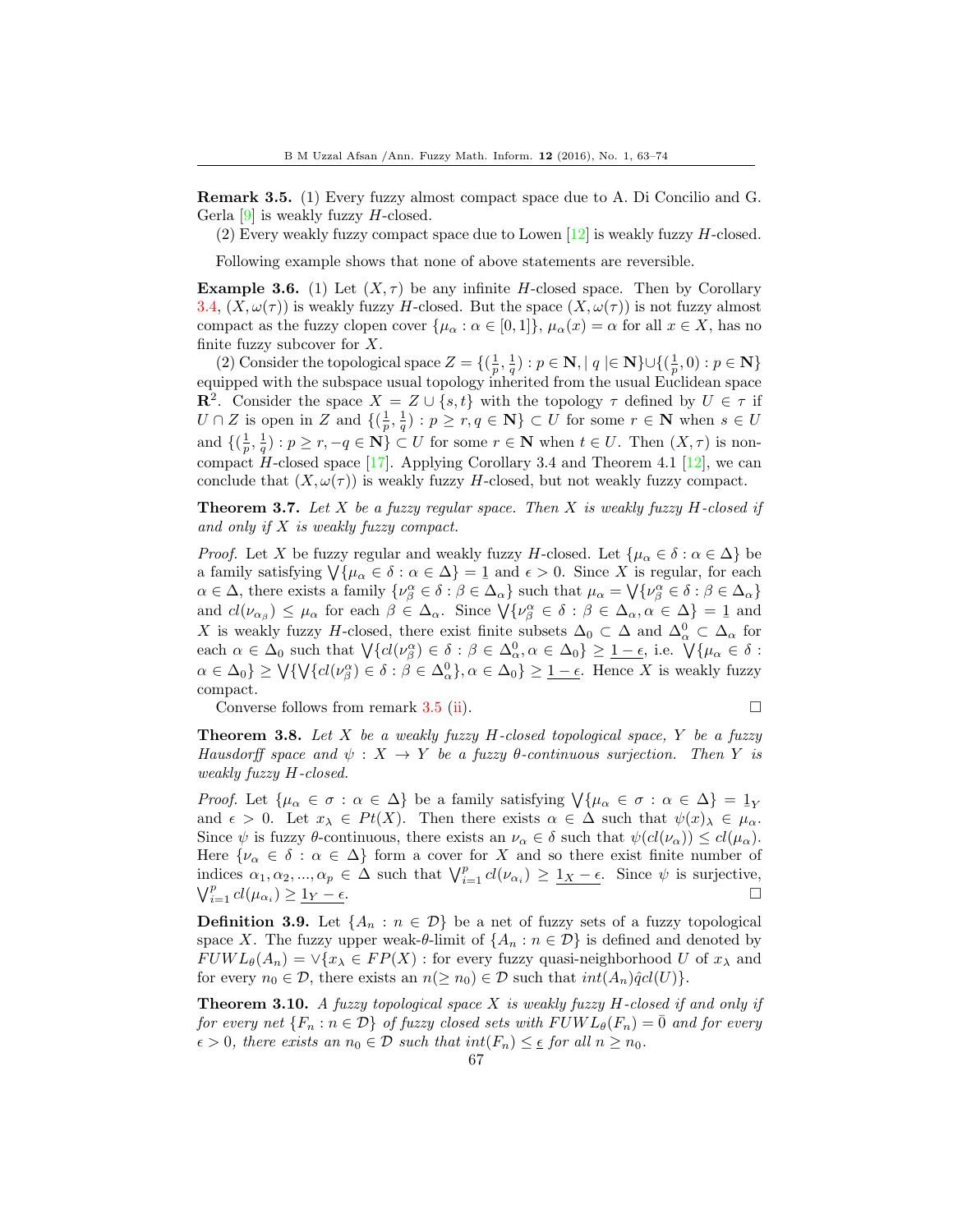*Proof.* Let X be weakly fuzzy H-closed and  $\{F_n : n \in \mathcal{D}\}\$  be a net of fuzzy closed sets with  $FUWL_{\theta}(F_n) = \overline{0}$  and  $\epsilon > 0$ . Then for each fuzzy point  $x_{\lambda}$  of X, there exist a fuzzy quasi-neighborhood  $U_{x_\lambda}$  of  $x_\lambda$  and an  $n(x_\lambda)$  such that  $int(F_n)\bar{q}cl(U_{x_\lambda})$  for all  $n \ge n(x_\lambda)$ . Since X is weakly fuzzy H-closed and  $\{U_{x_\lambda} : x_\lambda \in FP(X)\}\)$  is a fuzzy open cover of X, there exists finite number of fuzzy points  $e_1, e_2, \ldots e_p \in FP(X)$ such that  $\bigvee_{i=1}^p cl(U_{e_i}) \geq \underline{1-\epsilon}$ . Choose an  $n_0 \in \mathcal{D}$  such that  $n \geq n(e_i)$  for all  $i = 1, 2, ..., p.$  Then  $int(F_n)\overline{q}cl(U_{e_i})$  for all  $n \geq n_0$  and for each  $i = 1, 2, ..., p$  and so  $int(F_n)\overline{q}\bigvee_{i=1}^p c l(U_{e_i})$  for all  $n \geq n_0$ . Thus for all  $x \in X$  and for all  $n \geq n_0$ ,  $int(F_n)(x) + \sqrt{t_{i-1}^p}$   $cl(U_{e_i})(x) \leq 1$ , i.e.  $int(F_n)(x) \leq \epsilon$ .

Conversely, let the condition of the theorem holds and  $\Omega$  be a fuzzy open cover of X. Let the set  $\mathcal{D} = \{n \subset \Omega : |n| < \aleph_0\}$  be directed by the relation " $\leq$ " defined by  $n_1 \leq n_2$  if and only if  $n_2 \subset n_1$ . Consider the fuzzy net  $\{F_n : n \in \mathcal{D}\}, F_n = \bigwedge_{\mu \in n} \mu'.$ We claim that  $FUWL_{\theta}(F_n) = \overline{0}$ . First we note that  $\{F'_n : n \in \mathcal{D}\}\)$  is a fuzzy cover of X. Let  $x_{\lambda} \in FP(X)$ . Then there exists an  $n(x_{\lambda}) \in \mathcal{D}$  such that  $x_{\lambda} \notin F_{n(x_{\lambda})}$ and so  $F'_{n(x_{\lambda})}$  is a fuzzy quasi-neighborhood of  $x_{\lambda}$  and for every  $n(> n(x_{\lambda})) \in \mathcal{D}$ ,  $F'_{n(x_{\lambda})}\bar{q}F_{n}$ . So, for all  $x \in X$  and for all  $n > n(x_{\lambda})$ ,  $F'_{n(x_{\lambda})}(x) + F_{n}(x) \leq 1$ , i.e.  $F'_{n(x_{\lambda})}(x) \leq 1 - F_n(x)$ , i.e.  $cl(F'_{n(x_{\lambda})})\overline{q}int(F_n)$ . So  $FU\overline{W}L_{\theta}(F_n) = \overline{0}$ . Then by the condition of the theorem, for every  $\epsilon > 0$ , there exists an  $n_0 \in \mathcal{D}$  such that  $int(F_n) \leq \epsilon$  for all  $n \geq n_0$ . Now select the family  $\{\mu \in \Omega : \mu \in n_0\}$ . We claim that  $\bigvee \{ cl(\mu) \in \Omega : \mu \in n_0 \} \geq \underbrace{1-\epsilon}$ . In fact,  $\underbrace{1-\epsilon} \leq \underbrace{1-int(F_{n_0})} = \underbrace{1-int(\bigwedge_{\mu \in n_0} \mu')}$  $\bigvee_{\mu \in n_0} cl(\mu)$ . Thus X is weakly fuzzy H-closed.

**Definition 3.11.** Let  $\{A_n : n \in \mathcal{D}\}\$  be a fuzzy net of fuzzy sets of a fuzzy topological space X. Then the fuzzy upper  $\mathcal{I}\text{-}\theta$ -limit of  $\{A_n : n \in \mathcal{D}\}\$  is defined and denoted by  $FlUL_{\theta}(A_n) = \vee \{x_{\lambda} \in FP(X) : \text{for every fuzzy quasi-neighborhood } U \text{ of } x_{\lambda},\}$  $\{n \in \mathcal{D} : A_n \hat{q}cl(U)\} \notin \mathcal{I}\}.$ 

**Theorem 3.12.** Let  $X$  be a weakly fuzzy  $H$ -closed topological space. Then for every fuzzy net  $\{F_n : n \in \mathcal{D}\}\$  of fuzzy closed sets, for every ideal  $\mathcal I$  on  $\mathcal D$  with  $FIUL_{\theta}(F_n) = \overline{0}$  and for every  $\epsilon > 0$ ,  $\{n \in \mathcal{D} : F_n \nleq \epsilon\} \in \mathcal{I}$ .

*Proof.* Let X be weakly fuzzy H-closed and  $\{F_n : n \in \mathcal{D}\}\$  be a fuzzy net of fuzzy closed sets, *I* be an ideal on *D* with  $FlUL_{\theta}(F_n) = \overline{0}$  and  $\epsilon > 0$ . Then for each fuzzy point  $x_\lambda$  of X, there exists a fuzzy quasi-neighborhood  $U_{x_\lambda}$  of  $x_\lambda$  such that  $\{n \in \mathcal{D} :$  $F_n\hat{q}cl(U_{x_{\lambda}})\}\in\mathcal{I}$ . Since X is weakly fuzzy H-closed and  $\{U_{x_{\lambda}}:x_{\lambda}\in FP(X)\}\$ is a fuzzy open cover of X, there exists finite number of fuzzy points  $e_1, e_2, ...e_p \in FP(X)$ such that  $\bigvee_{i=1}^p cl(U_{e_i}) \geq \underline{1-\epsilon}$ . Here  $\{n \in \mathcal{D} : F_n \hat{q} \setminus_{i=1}^p cl(U_{e_i})\} = \bigcup_{i=1}^p \{n \in \mathcal{D} : F_n \hat{q} \setminus_{i=1}^p cl(U_{e_i})\}$  $\mathcal{D}: F_n\hat{q}cl(\dot{U}_{e_i})\}\in \mathcal{I}.$  Since  $\{n \in \mathcal{D}: F_n \nleq \underline{\epsilon}\}\subset \{n \in \mathcal{D}: F_n\hat{q}\bigvee_{i=1}^p cl(\dot{U}_{e_i})\},$  ${n \in \mathcal{D} : F_n \nleq \underline{\epsilon}} \in \mathcal{I}.$ 

<span id="page-5-0"></span>**Theorem 3.13.** Let  $(X, \delta)$  be a weakly fuzzy H-closed topologically generated space and  $U \in \delta$ . Then  $cl(U)$  is weakly fuzzy H-closed.

*Proof.* Let  $\tau$  be a topology on X that generates  $\delta$ , i.e.  $\omega(\tau) = \delta$ . Suppose  $\Sigma = \{U_{\alpha} \in$  $\delta : \alpha \in \Delta$  is a family satisfying  $\bigvee \{U_{\alpha} \in \delta : \alpha \in \Delta\} \geq cl(U)$ . Since  $\underline{1} - cl(U) \in \delta$ ,  $G = \{(x, r): U(x) < r\}$  is an open set in H-closed space  $\overline{X} \times I$ ,  $cl(G)$  is H-closed. Now let  $\epsilon > 0$  and define

$$
\Omega(U_{\alpha}) = \{ (x, r) \in X \times \mathbb{R} : U_{\alpha}(x) > r - \epsilon \} \text{ for each } \alpha \in \Delta.
$$
  
68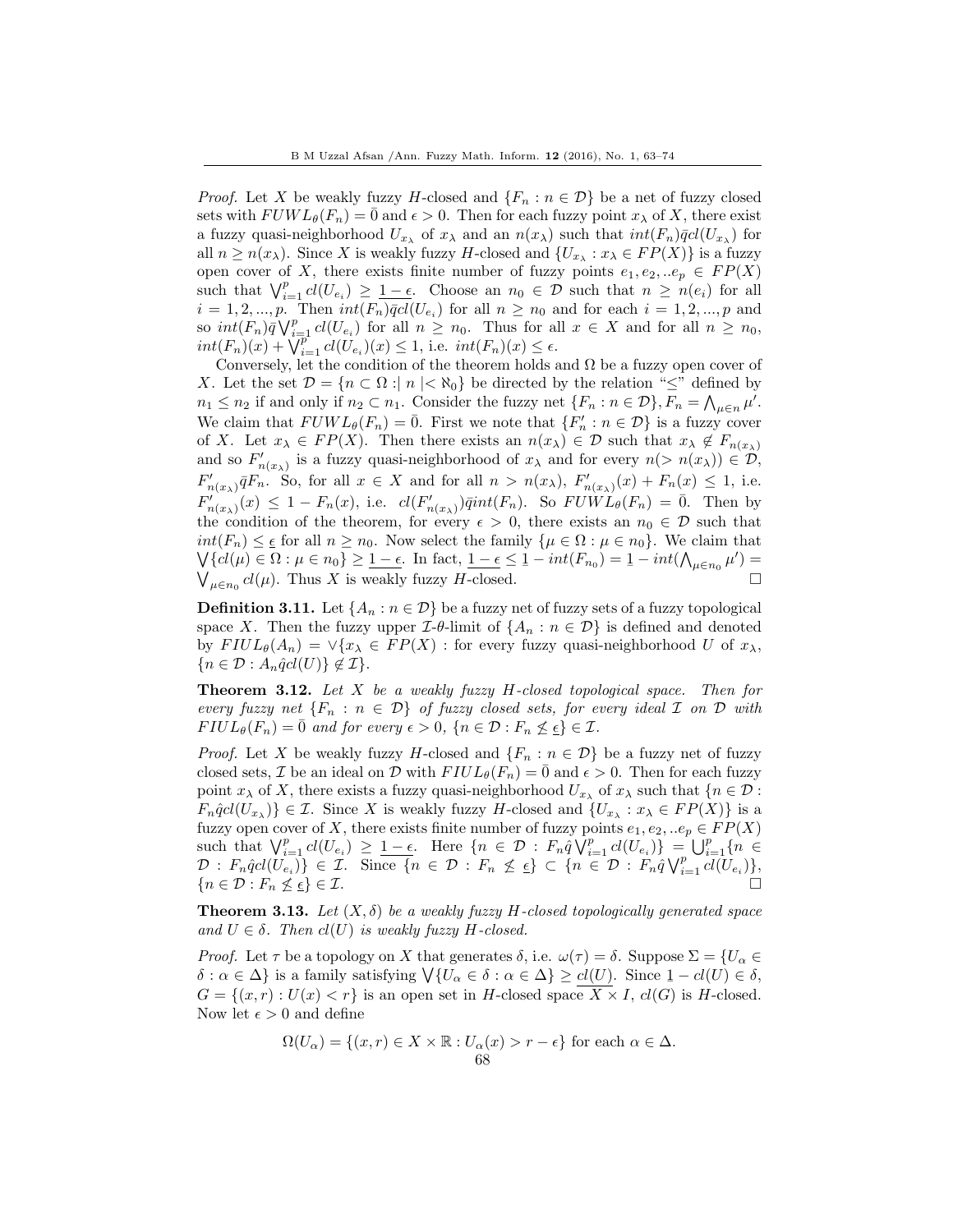Then  $\bigcup \{ \Omega(U_\alpha) : \alpha \in \Delta \} \supset cl(G)$ . Since  $cl(G)$  is H-closed, there exist  $\alpha_1, \alpha_2, ..., \alpha_n \in$  $\Delta$  such that  $\bigcup \{ cl(D(\mathbb{U}_{\alpha_i})) : i = 1, 2, ..., n \} \supset cl(G)$ . Thus  $\bigvee \{ cl(U_{\alpha_i}) : i = 1, 2, ..., n \}$ 1, 2, ..., *n*} ⊃  $cl(U) - \epsilon$ . So  $cl(U)$  is weakly fuzzy *H*-closed.

**Theorem 3.14.** Let  $X$  be a fuzzy almost compact topological space. Then for every fuzzy net  ${F_n : n \in \mathcal{D}}$  of fuzzy closed sets, for every ideal  $\mathcal I$  on  $\mathcal D$  with  $FIUL_\theta(F_n)$  $\overline{0}$ ,  $\{n \in \mathcal{D} : F_n \neq \emptyset\} \in \mathcal{I}$ .

*Proof.* Let X be a fuzzy almost compact space and  $\{F_n : n \in \mathcal{D}\}\$  be a fuzzy net of fuzzy closed sets,  $\mathcal I$  be an ideal on  $\mathcal D$  with  $FlUL_{\theta}(F_n) = 0$ . Then for each fuzzy point  $x_{\lambda}$  of X, there exists a fuzzy quasi-neighborhood  $U_{x_{\lambda}}$  of  $x_{\lambda}$  such that  $\{n \in$  $\mathcal{D}: F_n\hat{q}cl(U_{x_{\lambda}})\}\in \mathcal{I}.$  Since X is fuzzy almost compact and  $\{U_{x_{\lambda}}: x_{\lambda}\in FP(X)\}\$ is a fuzzy open cover of X, there exists finite number of fuzzy points  $e_1, e_2, ..., e_p \in$  $FP(X)$  such that  $\bigvee_{i=1}^{p} cl(U_{e_i}) = 1_X$ . Here  $\{n \in \mathcal{D} : F_n \hat{q} \bigvee_{i=1}^{p} cl(U_{e_i})\} = \bigcup_{i=1}^{p} \{n \in \mathcal{D} : F_n \hat{q} \bigvee_{i=1}^{p} cl(U_{e_i})\}$  $\mathcal{D}: F_n \hat{q}cl(U_{e_i}) \in \mathcal{I}.$  Since  $\{n \in \mathcal{D}: F_n \neq 0\} \subset \{n \in \mathcal{D}: F_n \hat{q} \vee_{i=1}^p cl(U_{e_i})\},$  ${n \in \mathcal{D} : F_n \neq 0}$  $\} \in \mathcal{I}.$ 

**Theorem 3.15.** A fuzzy topological space X is weakly fuzzy  $H$ -closed if and only if for each fuzzy open  $\epsilon$ -prefilter  $\mathcal{F}$ ,  $ad\mathcal{F} \neq 0$ .

*Proof.* Let X be weakly fuzzy H-closed and  $\mathcal{F} \in \mathcal{W}_+^{\alpha}(X)$  be a fuzzy open  $\epsilon$ -prefilter such that  $ad\mathcal{F} = 0$ . Consider the family  $\Sigma = \{1 - cl(\mu) : \mu \in \mathcal{F}\}\.$  Then

$$
\bigvee \{ \underline{1} - cl(\mu) : \mu \in \mathcal{F} \} = \underline{1}.
$$

Let  $\epsilon > 0$ . Then there exists finite number of members  $\mu_1, \mu_2, ..., \mu_n \in \mathcal{F}$  such that  $\bigvee_{i=1}^{n} cl(1-cl(\mu_i)) \geq \underline{1-\epsilon}$ . On one hand,

$$
\bigvee_{i=1}^{n} cl(1-cl(\mu_i)) = \bigvee_{i=1}^{n} (1-int(cl(\mu_i))) = 1 - \bigvee_{i=1}^{n} int(cl(\mu_i)) \leq 1 - \bigvee_{i=1}^{n} \mu_i.
$$

Thus  $\bigvee_{i=1}^{n} \mu_i \leq \epsilon$ . So  $\mathcal F$  is not a fuzzy open  $\epsilon$ -prefilter.

Conversely, let  $X$  be not weakly fuzzy  $H$ -closed. Then there exists a family  $\{\mu_{\alpha} \in \delta : \alpha \in \Delta\}$  satisfying  $\forall \{\mu_{\alpha} \in \delta : \alpha \in \Delta\} = 1$ <br>and an  $\epsilon > 0$  such that for each finite set  $A \subseteq \Delta$ and an  $\epsilon > 0$  such that for each finite set  $A \subset \Delta$ ,

$$
\bigvee \{ cl(\mu_{\alpha}) : \alpha \in A \} \ngeq \underline{1 - \epsilon}.
$$

Consider the family  $\mathcal{F} = {\mu \in \delta : \mu \ge 1} - \bigvee {\{cl(\mu_{\alpha}) : \alpha \in A\}}$ . Then  $\mathcal{F}$  is a fuzzy open  $\epsilon$ -prefilter on X. Thus

$$
ad\mathcal{F} = \bigwedge \{ cl(\mu) : \mu \in \mathcal{F} \}
$$
  
\n
$$
\leq \bigwedge \{ cl(\underline{1} - \bigvee \{ cl(\mu_{\alpha}) : \alpha \in A \} ) : A \subset \Delta \text{ is finite} \}
$$
  
\n
$$
\leq \underline{1} - \bigvee \{ \mu_{\alpha} : \alpha \in \Delta \}.
$$

So  $ad\mathcal{F} = \mathbf{0}$ 

**Theorem 3.16.**  $X \times Y$  is weakly fuzzy H-closed if and only if X and Y are weakly fuzzy H-closed.

. В последните последните последните последните последните последните последните последните последните последн<br>В 1990 година от селото на селото на селото на селото на селото на селото на селото на селото на селото на сел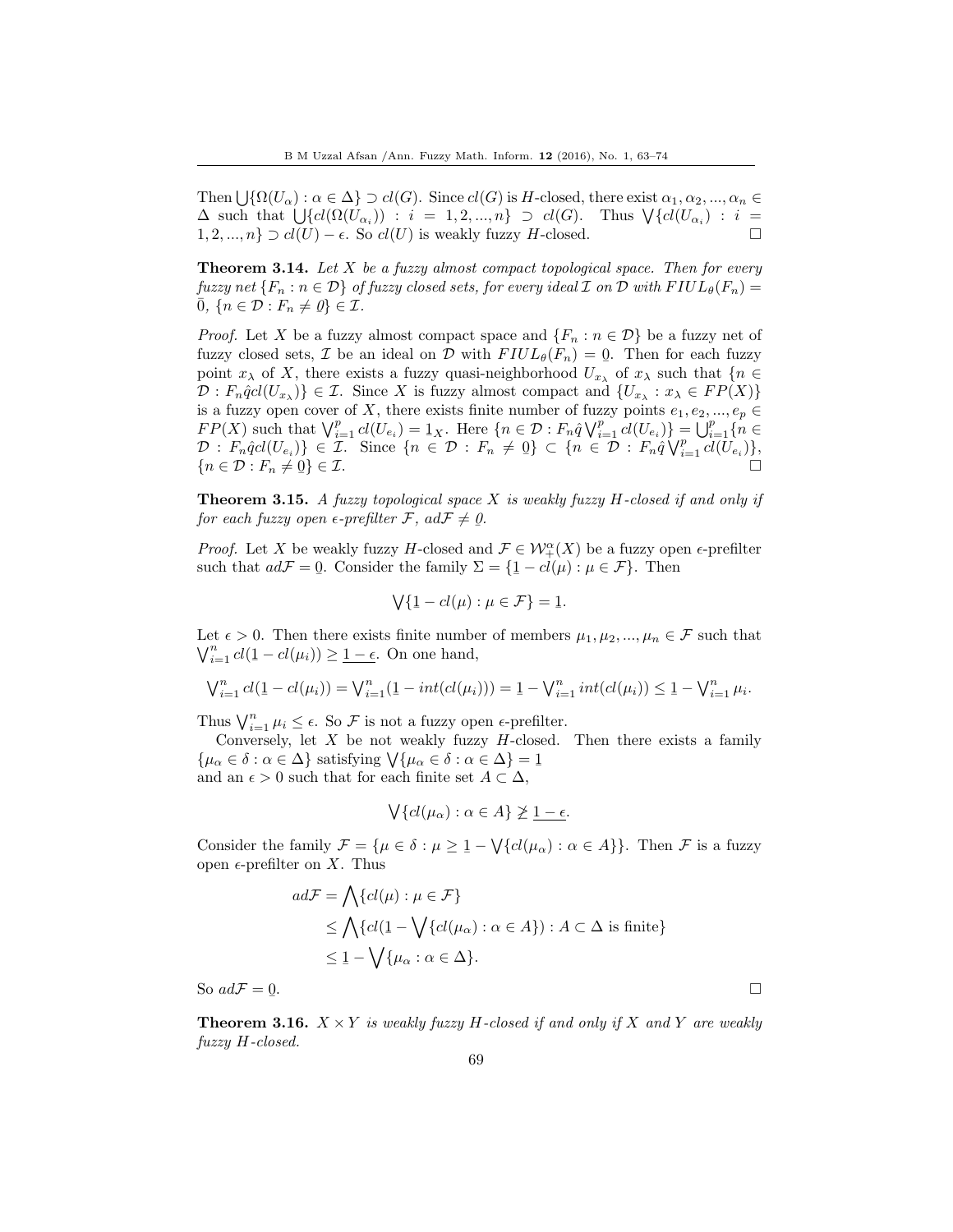*Proof.* Let  $X \times Y$  be weakly fuzzy H-closed. Since the projections on X and Y are continuous (and so  $\theta$ -continuous) surjection, by Theorem [3.8,](#page-4-0) X and Y are weakly fuzzy  $H$ -closed.

Conversely, let X and Y be weakly fuzzy H-closed. Let F be a fuzzy open  $\epsilon$ prefilter on  $X \times Y$ . We claim that  $\mathcal{F}_X = {\pi_X(\mu) : \mu \in \mathcal{F}}$  and  $\mathcal{F}_Y = {\pi_Y(\mu) : \mu \in \mathcal{F}}$  $\mu \in \mathcal{F}$  are fuzzy open  $\epsilon$ -prefilters on X and Y respectively. Let  $\pi_X(\mu) \in \mathcal{F}_X$  and  $\eta \in I^{\tilde{X}}$  such that  $\pi_X(\mu) \leq \eta$ . Then  $\mu \leq \pi_X^{-1}(\eta)$ . Since F is a prefilter on  $X \times Y$ ,  $\pi_X^{-1}(\eta) \in \mathcal{F}$ . Thus  $\eta = \pi_X(\pi_X^{-1}(\eta)) \in \mathcal{F}_X$ . Let  $\mu, \nu \in \mathcal{F}$ . Then  $\mu \wedge \nu \in \mathcal{F}$ . Now  $\pi_X(\mu \wedge \nu) \leq \pi_X(\mu) \wedge \pi_X(\nu)$  implies that  $\pi_X(\mu) \wedge \pi_X(\nu) \in \mathcal{F}_X$ . Thus  $\mathcal{F}_X$  is fuzzy open  $\epsilon$ -prefilter on X. Similarly,  $\mathcal{F}_Y$  is fuzzy open  $\epsilon$ -prefilter on Y. Since X and Y are weakly fuzzy *H*-closed,  $ad\mathcal{F}_X \neq \mathbf{0}_X$  and  $ad\mathcal{F}_Y \neq \mathbf{0}_Y$ . Now

$$
ad\mathcal{F} = \bigwedge \{ cl(\mu \times \nu) : \mu \times \nu \in \mathcal{F} \}
$$
  
= 
$$
\bigwedge \{ cl_X(\mu) \times cl_Y(\nu) : \mu \times \nu \in \mathcal{F} \}
$$
  

$$
\geq \bigwedge \{ cl_X(\mu) : \mu \in \mathcal{F}_X \} \times \bigwedge \{ cl_X(\mu) : \mu \in \mathcal{F}_X \}
$$
  
= 
$$
ad\mathcal{F}_X \times ad\mathcal{F}_Y \neq 0_{X \times Y}.
$$

So  $X \times Y$  is weakly fuzzy H-closed.

## 4. FUZZY  $H^*$ -CLOSED SPACES

**Definition 4.1.** A fuzzy topological space X is called fuzzy  $H^*$ -closed if for each  $\alpha \in (0,1]$ , for each  $\beta \in (0,\alpha)$  and for each family  $\mathcal{U}_{\alpha\beta}$  of fuzzy open sets with the property that  $\bigvee \mathcal{U}_{\alpha\beta} \geq \underline{\alpha}$ , there exists finite subfamily  $\mathcal{U}^0_{\alpha\beta}$  satisfying  $\bigvee cl(\mathcal{U}^0_{\alpha\beta}) \geq$  $\alpha - \beta$ .

**Remark 4.2.** A fuzzy topological space X is fuzzy  $H^*$ -closed if and only if each constant fuzzy subset of  $X$  is weakly fuzzy  $H$ -set of  $X$ .

**Theorem 4.3.** A topological space  $(X, \tau)$  is H-closed if and only if the fuzzy topological space  $(X, \omega(\tau))$  is fuzzy  $H^*$ -closed.

*Proof.* The proof follows from the result of Theorem [3.3.](#page-3-0)

**Remark 4.4.** Clearly, every fuzzy compact space due to Lowen  $[12]$  is  $H^*$ -closed, but the converse is not true in general. In fact, the fuzzy topological space  $(X, \omega(\tau))$ of Example  $3.6(2)$  $3.6(2)$  is fuzzy  $H^*$ -closed, but not fuzzy compact due to Lowen [\[12\]](#page-11-1).

**Theorem 4.5.** A fuzzy topological space X is fuzzy  $H^*$ -closed if and only if for each  $\alpha \in [0,1)$ , for each fuzzy net  $\{F_n : n \in \mathcal{D}\}\$  of fuzzy closed sets with  $FWL_{\theta}(F_n) \leq$  $1 - \alpha$  and for each  $\beta \in (0, \alpha)$ , there exists an  $n_0 \in \mathcal{D}$  such that  $int(F_n) \leq 1 - \alpha + \beta$ for all  $n \geq n_0$ .

*Proof.* Let X be fuzzy  $H^*$ -closed,  $\alpha \in [0,1)$  and  $\{F_n : n \in \mathcal{D}\}\$  be a net of fuzzy closed sets with  $FUWL_{\theta}(F_n) \leq 1-\alpha$  and  $\beta \in (0,\alpha)$ . Then for each fuzzy point  $x_{\lambda}$  of X, there exist  $U_{x_{\lambda}} \in \mathcal{Q}(X, x_{\lambda})$  for which  $FUWL_{\theta}(F_n) < x_{\lambda} \leq 1 - \alpha + \frac{\beta}{2}$  and an  $n(x_\lambda)$  such that  $int(F_n)\overline{q}cl(U_{x_\lambda})$ , i.e.  $cl(U_{x_\lambda}) \leq 1-int(F_n)$  for all  $n \geq n(x_\lambda)$ .<br>Since  $U_n \in \mathcal{O}(X_{n-1})$ ,  $U_n(x_\lambda) \geq 1$ ,  $\beta$ , Consider the family  $\mathcal{U}_n$  (*U*<sub>n</sub>). Since  $U_{x_{\lambda}} \in \mathcal{Q}(X, x_{\lambda}), U_{x_{\lambda}}(x) > 1 - \lambda \geq \alpha - \frac{\beta}{2}$ . Consider the family  $\mathcal{U}_{\alpha} = \{U_{x_{\lambda}} :$  $x_{\lambda} \in Pt(X), FUWL_{\theta}(F_n) < x_{\lambda} \leq 1 - \alpha + \frac{\beta}{2}$ . Since  $\bigvee \{F_{n(x_{\lambda})} : x_{\lambda} \in Pt(X)\} \geq$ 70

$$
\overline{}
$$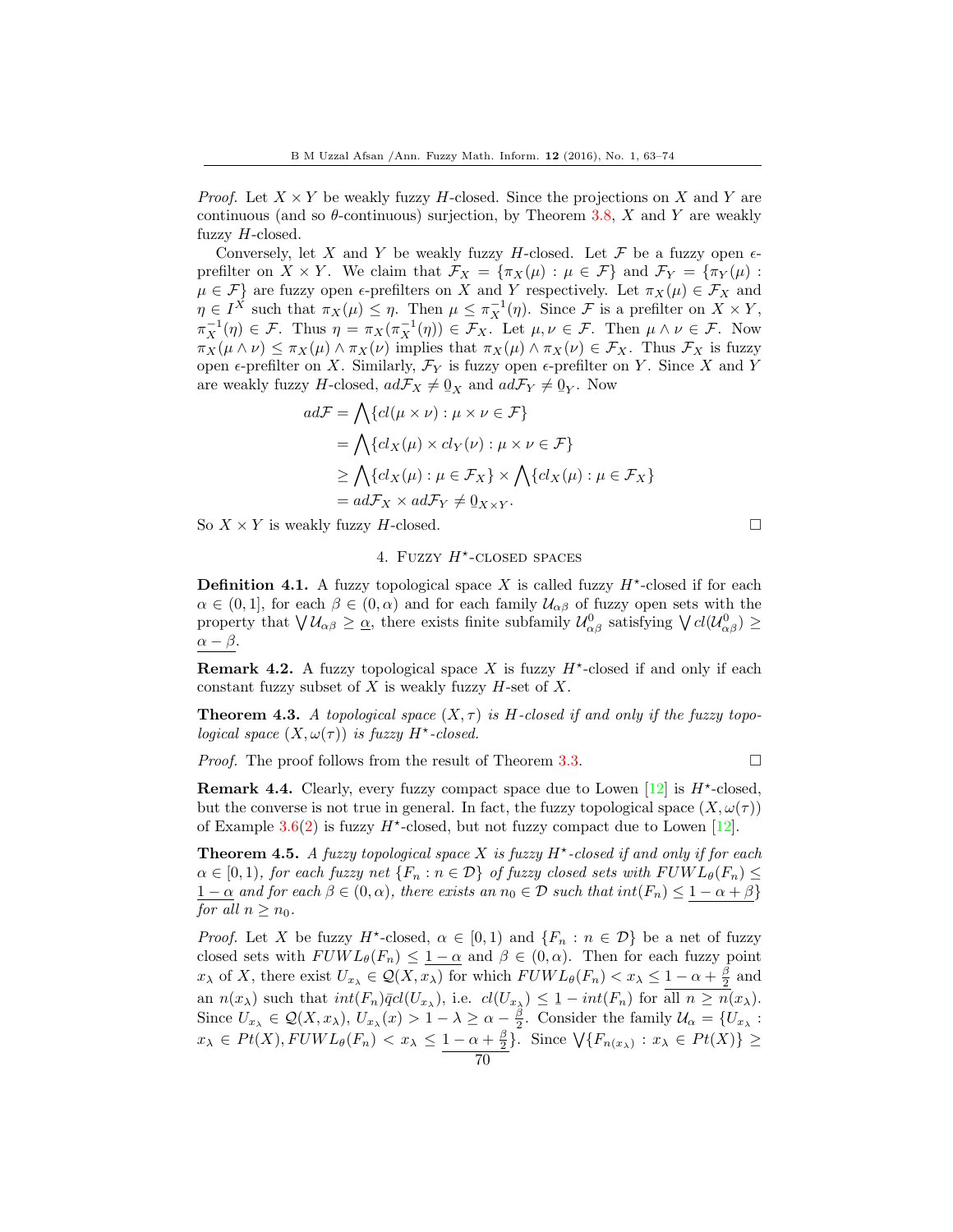$\alpha - \frac{\beta}{2}$ , the fuzzy  $H^*$ -closedness of X ensures the existence of finite number of points  $x_{\lambda_1}^1, x_{\lambda_2}^2, ..., x_{\lambda_n}^n \in Pt(X)$  such that  $\bigvee\{cl(U_{x_{\lambda_i}^i}: i = 1, 2, ..., n\} \ge \underline{\alpha - \beta}$ . Consider  $n_0 \in \mathcal{D}$  such that  $n_0 \ge n(x_{\lambda_i}^i)$  for each  $i \in \{1, 2, \ldots n\}$ . So,  $1-int(F_n) \ge \bigvee \{cl(U_{x_{\lambda_i}^i}) :$  $i = 1, 2, ..., n$ } >  $\alpha - \beta$  for all  $n \ge n_0$ . Hence  $int(F_n) < 1 - \alpha + \beta$  for all  $n \ge n_0$ .

Conversely, let the condition of the theorem holds. Suppose  $\alpha \in (0,1], \beta \in (0,\alpha)$ and  $\mathcal{U}_{\alpha\beta}$  be a family of fuzzy open sets with the property that  $\bigvee \mathcal{U}_{\alpha\beta} \geq \underline{\alpha}$ . Let the  $\mathcal{D} = \{n \subset \mathcal{U}_{\alpha} : |n| < \aleph_0\}$  be directed by the relation " $\leq$ " defined by  $n_1 \leq n_2$  if and only if  $n_2 \subset n_1$ . Consider the fuzzy net  $\{F_n : n \in \mathcal{D}\}, F_n = \bigwedge_{U \in n} U'$ . It is clear that  $FUWL_{\theta}(F_n) < 1 - \alpha$ . Then by the condition, there exists an  $n_0 \in \mathcal{D}$  such that  $int(F_n) < 1 - \alpha + \beta$  for all  $n \ge n_0$ . So,

$$
\underline{\alpha - \beta} < 1 - int(F_{n_0}) = 1 - \bigwedge_{U \in n_0} int(U') = \bigvee_{U \in n_0} cl(U).
$$
\nzzy  $H^*$ -closed.

 \Box

Hence X fuzzy  $H^*$ -closed.

**Theorem 4.6.** Let X be a fuzzy  $H^*$ -closed topological space,  $\alpha \in [0,1)$  and  $\beta \in$  $(0, \alpha)$ . Further suppose  $\{F_n : n \in \mathcal{D}\}$  be a fuzzy net of fuzzy closed sets such that  $FlUL_{\theta}(F_n) \leq 1-\alpha$  for every ideal  $\mathcal I$  on  $\mathcal D$ . Then  $\{n \in \mathcal D : F_n \nleq 1-\alpha+\beta\} \in \mathcal I$ .

*Proof.* Let X be fuzzy  $H^*$ -closed and  $\{F_n : n \in \mathcal{D}\}\$ be a fuzzy net of fuzzy closed sets, *I* be an ideal on *D* with  $FIUL_{\theta}(F_n) \leq \underline{1-\alpha}$  and an  $\alpha \in [0,1)$ . Then for each fuzzy point  $x_{\lambda}$  of X satisfying  $FlUL_{\theta}(F_n) < x_{\lambda} \leq 1 - \alpha + \frac{\beta}{2}$ , there exists a fuzzy quasi-neighborhood  $U_{x_{\lambda}}$  of  $x_{\lambda}$  such that  $\{n \in \mathcal{D} : F_n \hat{q}cl(U_{x_{\lambda}})\} \in \mathcal{I}$ . Since X is fuzzy  $H^*$ -closed and  $\{U_{x_\lambda}: x_\lambda \in FP(X), FIUL_{\theta}(F_n) < x_\lambda \leq 1-\alpha+\frac{\beta}{2}\}\$  satisfies the property that for each  $x \in X$ ,  $U_{x_{\lambda}}(x) > 1 - \lambda \ge \alpha - \frac{\beta}{2}$ , there exist finite number of fuzzy points  $e_1, e_2, ...e_p \in FP(X)$  such that  $\bigvee_{i=1}^p cl(U_{e_i}) \geq \alpha - \frac{\beta}{2} - \frac{\beta}{2}$ , that is,  $\bigvee_{i=1}^{p} cl(U_{e_i}) \geq \underline{\alpha - \beta}$ . Here,

$$
\{n \in \mathcal{D} : F_n \hat{q} \vee_{i=1}^p cl(U_{e_i})\} = \bigcup_{i=1}^p \{n \in \mathcal{D} : F_n \hat{q}cl(U_{e_i})\} \in \mathcal{I}.
$$
  
Since  $\{n \in \mathcal{D} : F_n \nleq \underline{1 - \alpha + \beta}\} \subset \{n \in \mathcal{D} : F_n \hat{q} \vee_{i=1}^p cl(U_{e_i})\},\$   
 $\{n \in \mathcal{D} : F_n \nleq \underline{1 - \alpha + \beta}\} \in \mathcal{I}.$ 

 $\Box$ 

Recall that a fuzzy net  $S = \{s_k : k \in \mathcal{D}\}\$ is called an  $\alpha$ -net [\[11\]](#page-11-6),  $\alpha \in (0, 1]$  if the net (called value net)  $\hat{S} = \{\lambda_k : k \in \mathcal{D}\}\$ , where  $\lambda_k$  is the value of the fuzzy point  $x_k$ converges to  $\alpha$ .

**Theorem 4.7.** For a fuzzy topological space  $X$ , following conditions are equivalent: (1) X is fuzzy  $H^*$ -closed space.

(2) For each  $\alpha \in (0,1]$  and for each  $\beta \in (0,\alpha)$ , every  $\alpha$ -net has a fuzzy  $\theta$ -cluster point with value  $\alpha - \beta$ .

*Proof.* (1)⇒(2): Let X be fuzzy H<sup>\*</sup>-closed space. If possible, let  $S = \{s_k : k \in \mathcal{D}\}\$ be an  $\alpha$ -net which has no fuzzy  $\theta$ -cluster point with value  $\alpha - \beta$ . Then for each  $x \in X$ , there exist  $k_x \in \mathcal{D}$  and  $V_x \in \mathcal{R}(X, x_{\alpha-\beta})$  such that  $s_k \in int(V_x)$  for all  $k \geq k_x$ . Consider the family  $\Sigma = \{V'_x : x \in X\}$ . Then for each  $x \in X$ , there exists  $V'_x \in \Sigma$  such that  $V_x(x) < \alpha - \beta$ , i.e.  $V'_x(x) > 1 - \alpha + \beta$ , i.e.  $\forall \{V'_x : x \in X\} \geq$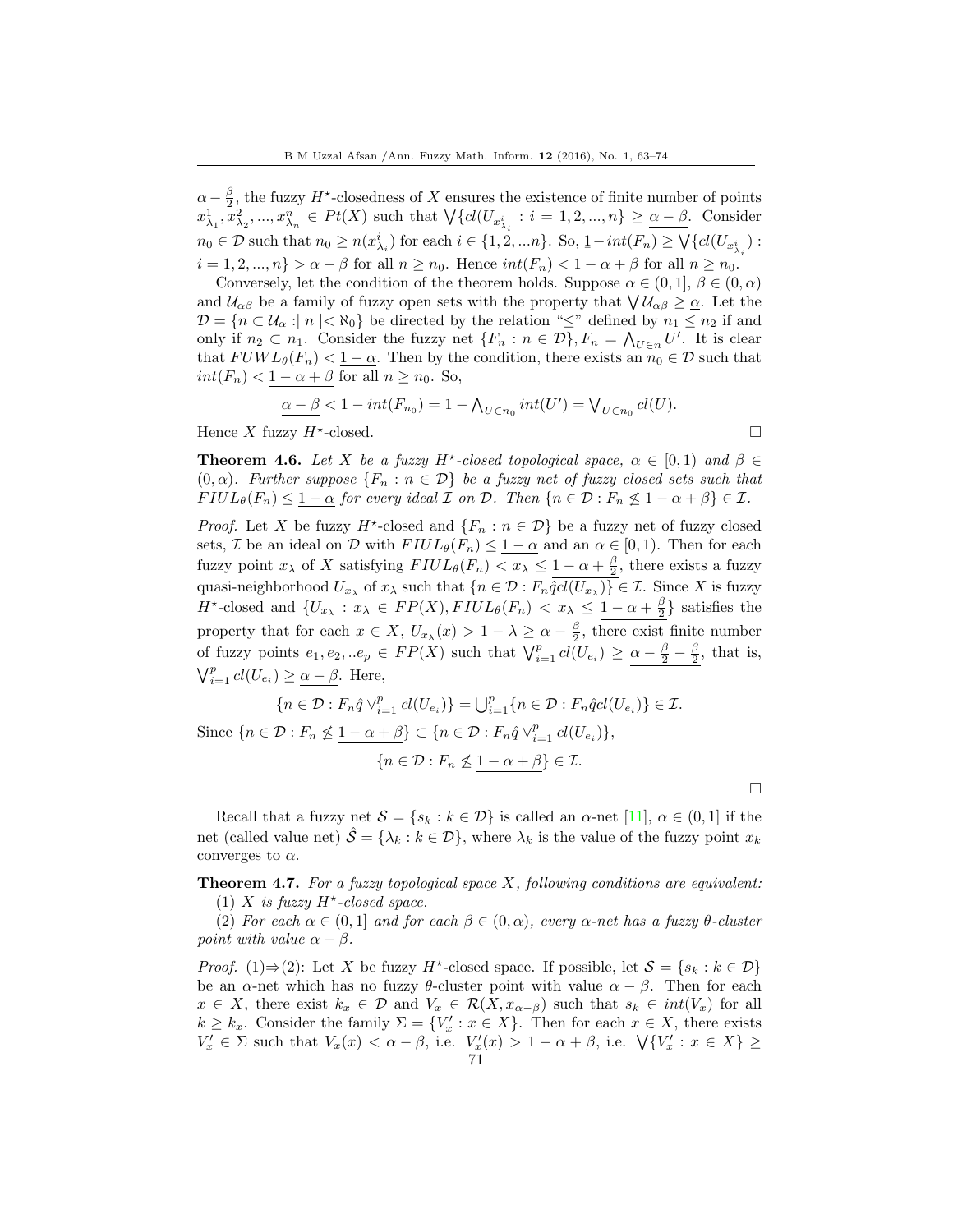$1 - \alpha + \beta$ . Since X is a fuzzy H<sup>\*</sup>-closed space, there exists finite number of points  $x^1, x^2, ..., x^n \in X$  such that for each  $x \in X$ , there exists  $i \in \{1, 2, ..., n\}$  such that  $\bigvee \{ cl(V'_{x_i}) : i = 1, 2, ..., n \} \ge \underline{1 - \alpha + \beta - \beta}$ , i.e.  $\bigwedge \{ int(V_{x_i}) : i = 1, 2, ..., n \} \le \underline{\alpha}$ . Thus  $int(V_{x_i})(x) \leq \alpha$  for all  $x \in X$  and for all  $i \in \{1, 2, ..., n\}$ . Consider a  $k_0 \in \mathcal{D}$ with the property  $k_0 \geq k_{x_i}$  for each  $i \in \{1, 2, ..., n\}$ . Then for each  $i \in \{1, 2, ..., n\}$ ,  $s_k \in int(V_{x_i})$  for all  $k \geq k_0$ . For each  $k \in \mathcal{D}$ , suppose  $supp(s_k) = x^k$ . So we get  $int(V_{x_i})(x^k) > \alpha$  for all  $k \geq k_0$  and for all  $i \in \{1, 2, ..., n\}$ , which is a contradiction.  $(2) \Rightarrow (1)$ : Let X be not fuzzy H<sup>\*</sup>-closed. Then there exists an  $\alpha \in (0,1]$  and a

 $\beta \in (0, \alpha)$  and a family U of fuzzy open sets of X with the properties :

(a)  $\bigvee \{ U : U \in \mathcal{U} \} \geq 1 - \alpha + \beta$  and

(b) for each finite subfamily  $\mathcal{U}^0$  of  $\mathcal{U}, \bigvee \{cl(U_{x_i}) : i = 1, 2, ..., n\} \not\geq 1 - \alpha + \beta - \beta$ , i.e.  $\bigwedge \{int(U'_{x_i}) : i = 1, 2, ..., n\} \nleq \underline{\alpha}$ .

Now consider the set  $\mathcal{D} = {\{\mathcal{U}^{\prime}}^0 : \mathcal{U}^0 \text{ is a finite subfamily of } \mathcal{U}\}\.$  Then  $\mathcal D$  becomes to a directed set by the order "  $\geq$  " defined by  ${\mathcal{U}'}^0 \geq {\mathcal{U}'}^1$  if and only if  ${\mathcal{U}'}^0 \supset {\mathcal{U}'}^1$ . Now consider  $\mathcal{U}'^0 \in \mathcal{D}$ . Then there exists an  $x \in X$  such that  $int(U')(x) \geq \alpha$  for each  $U \in \mathcal{U}^0$ . Thus for each  $\mathcal{U}'^0 \in \mathcal{D}$ , we can select a fuzzy point  $s(\mathcal{U}'^0) = x_\alpha$ such that  $x_{\alpha} \in int(U')$  for each  $U \in \mathcal{U}^0$ . Thus we get a constant fuzzy  $\alpha$ -net  $S = \{s(\mathcal{U}^0): \mathcal{U}'^0 \in \mathcal{D}\}\$ . We claim that S has no fuzzy  $\theta$ -cluster point with value  $\alpha - \beta$ . let  $y_{\alpha-\beta}$  be any fuzzy point with value  $\alpha - \beta$ . Then there exists an  $U_0 \in \mathcal{U}$ satisfying  $U_0(y) \geq 1 - \alpha + \beta$ , i.e.  $U'(x) \leq \alpha - \beta$ . So  $U'_0 \in \mathcal{R}(X, x_{\alpha-\beta})$ . Clearly,  $\{U_0'\}\in D$ . Therefore for all  ${\mathcal{U}'}^0 \in D$  with  ${\mathcal{U}'}^0 \geq \{U_0'\}$ , we get  $U_0' \in {\mathcal{U}'}^0$  and so  $s(U') \in int(U'_0)$ . Therefore  $y_\alpha$  is not fuzzy  $\theta$ -cluster point of S.

Corollary 4.8. For a fuzzy topological space  $X$ , following conditions are equivalent:

- (1) X is weakly fuzzy  $H$ -closed space.
- (2) For each  $\epsilon > 0$ , every 1-net has a fuzzy  $\theta$ -cluster point with value  $1 \epsilon$ .

For a fuzzy set F of a fuzzy topological space  $X$ ,  $h(F) = \sup\{F(x) : x \in X\}$  is called the hight of the fuzzy set F. Let F be a fuzzy filter on X and  $\inf\{h(F):$  $F \in \mathcal{F}$  =  $\alpha$ . Then the fuzzy filter  $\mathcal F$  is called an  $\alpha$ -filter [\[11\]](#page-11-6). If for each  $F \in \mathcal F$ , there exists an  $x \in X$  such that  $F(x) \ge \alpha$ , then F is called a constant  $\alpha$ -filter [\[11\]](#page-11-6). A fuzzy point  $x_\lambda$  is called its  $\theta$ -adherent point if for each  $U \in \mathcal{R}(X, x_\lambda)$  and each  $F \in \mathcal{F}, F \nleq int(U).$ 

**Theorem 4.9.** For a fuzzy topological space  $X$ , then following conditions are equivalent:

(1) X is fuzzy  $H^{\star}$ -closed.

(2) For each  $\alpha \in (0,1]$  and for each  $\beta \in (0,\alpha)$ , every  $\alpha$ -filter F has a fuzzy θ-adherent point with value  $\alpha - \beta$ .

*Proof.* (1)⇒(2): Suppose F is an  $\alpha$ -filter such that  $A \in \mathcal{F}$ . Consider the directed set  $\mathcal{D} = \{(F, n): F \in \mathcal{F}, n \in \mathbb{N}\}\$  ordered by "  $\geq$  " that is defined by  $(n_1, F_1) \geq (n_2, F_2)$ if and only if  $F_1 \leq F_2$  and  $n_1 \geq n_2$ . For each  $(F, n) \in \mathcal{D}$ , we can select a fuzzy point  $x_{\lambda_{nF}}^{nF} \in F$  such that  $\alpha - \frac{1}{n} < \lambda_{nF} < \alpha + \frac{1}{n}$ . Here  $S = \{x_{\lambda_{nF}}^{nF} : (F, n) \in \mathcal{D}\}$  is an  $\alpha$ -net in X [\[11\]](#page-11-6). Since X is  $H^*$ -closed, there exists a fuzzy point  $x_{\alpha-\beta} \in \Theta(\mathcal{S})$ . We claim that  $x_{\alpha-\beta}$  is a fuzzy  $\theta$ -adherent point of F. Let  $U \in \mathcal{R}(X, x_{\alpha-\beta})$  and  $F \in \mathcal{F}$ . Since  $(F, 1) \in \mathcal{D}$ , there exists  $(E, k) \in \mathcal{D}$  such that  $(E, k) \geq (F, 1)$  and  $x_{\lambda_{kE}}^{kE} \notin int(U)$ .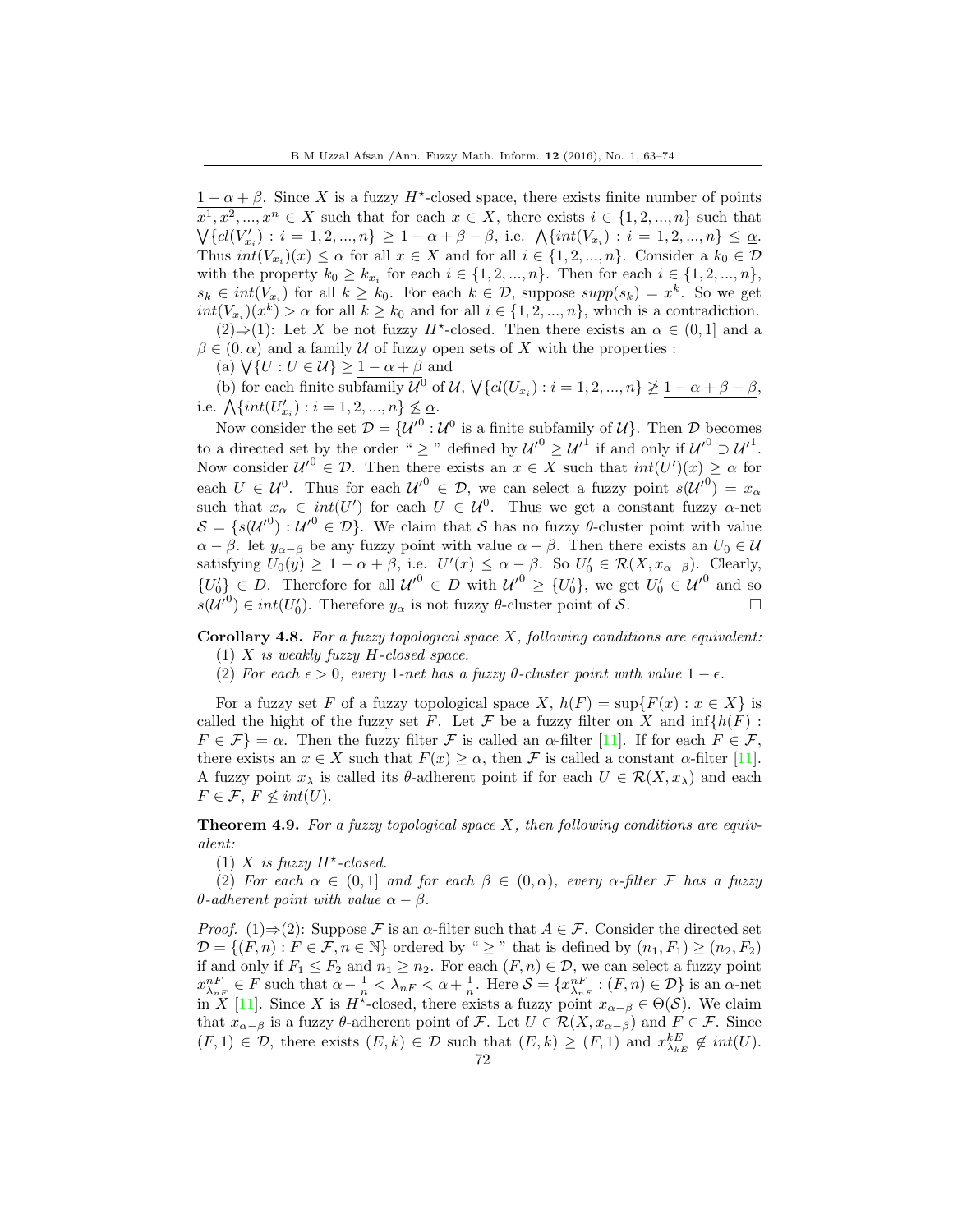Since  $x_{\lambda_{kE}}^{kE} \in E$ ,  $x_{\lambda_{kE}}^{kE} \in F$ . So  $F \nleq int(U)$ . Thus  $x_{\alpha}$  is a fuzzy  $\theta$ -adherent point of F.

(2)⇒(1): Let  $\alpha \in (0,1]$  and  $\beta \in (0,\alpha)$ . Let  $\mathcal{S} = \{s_k : k \in \mathcal{D}\}\$  be an  $\alpha$ -net in X. For each  $n \in \mathcal{D}$ , let  $F_n = \vee \{s_k : k \geq n\}$ . Then  $\mathcal{F} = \{F \in I^X : F \geq F_n \text{ for some }$  $n \in \mathcal{D}$  is a fuzzy  $\alpha$ -filter [\[11\]](#page-11-6). Thus there exists an  $x_{\alpha-\beta} \in Pt(X)$  which is a fuzzy θ-adherent point of F. Now we shall show that  $x_{\alpha-\beta} \in \Theta(S)$ . Let  $U \in \mathcal{R}(X, x_{\alpha-\beta})$ and  $n \in D$ . Since  $F_n \nleq int(U)$ , we get a  $k \in \mathcal{D}$  such that  $k \geq n$  and  $s_k \notin int(U)$ .  $\Box$ 

**Corollary 4.10.** For a fuzzy topological space  $X$ , following conditions are equivalent:

- (1)  $X$  is weakly fuzzy  $H$ -closed space.
- (2) For each  $\epsilon > 0$ , every 1-filter F has a fuzzy  $\theta$ -adherent point with value  $1 \epsilon$ .

**Theorem 4.11.** Let  $(X, \delta)$  be a fuzzy  $H^*$ -closed topologically generated space and  $U \in \delta$ . Then  $cl(U)$  is weakly fuzzy H-closed.

Proof. The proof follows from Theorem [3.13.](#page-5-0)

$$
\Box
$$

**Theorem 4.12.** Let X be a fuzzy regular space. Then X is fuzzy  $H^*$ -closed if and only if X is fuzzy compact due to Lowen  $[12]$ .

*Proof.* The proof is analogous to the proof of Theorem [3.7](#page-4-2) and is thus omitted.  $\square$ 

**Theorem 4.13.** Let X be a fuzzy  $H^*$ -closed topological space, Y be a fuzzy Hausdorff space and  $\psi: X \to Y$  be a fuzzy  $\theta$ -continuous surjection. Then Y is fuzzy  $H^{\star}$ -closed.

*Proof.* Let X be a fuzzy  $H^*$ -closed topological space. Let  $\alpha \in (0,1], \beta \in (0,\alpha)$  and  $\mathcal{V}_{\alpha\beta}$  be a family of fuzzy open sets with the property that  $\bigvee \mathcal{V}_{\alpha\beta} \geq \underline{\alpha}$ . Then for each  $y \in Y$ , there exists a  $V \in V_{\alpha\beta}$  such that  $V(y) \ge \alpha > \alpha - \epsilon$ . Suppose  $x \in X$ such that  $\psi(x) = y$ . Let  $\epsilon > 0$  be an arbitrary. Then  $V \in \mathcal{Q}(Y, y_{1-\alpha+\epsilon})$ . Since  $\psi$  is fuzzy  $\theta$ -continuous, there exists an  $U_V \in \mathcal{Q}(X, x_{1-\alpha+\epsilon})$  such that  $\psi(cl(U_V)) \le cl(V)$ . Consider the family  $\mathcal{U}_{\alpha\beta} = \{U_V : V \in \mathcal{V}_{\alpha\beta}\}\.$  We note that  $\bigvee \mathcal{U}_{\alpha\beta} \geq \underline{\alpha}$ . Since X is fuzzy  $H^*$ -closed, there exist finite number of fuzzy sets  $V_1, V_2, ..., V_n \in \sigma$  such that

$$
\bigvee \{ cl(U_{V_i}) : i = 1, 2, ..., n \} \ge \alpha - \beta.
$$

Thus  $\bigvee \{ cl(V_i) : i = 1, 2, ..., n \} \ge \alpha - \beta$ . So Y is fuzzy  $H^*$ -closed.

## **REFERENCES**

- <span id="page-10-1"></span>[1] B M Uzzal Afsan, On the class of weakly fuzzy countably compact spaces, Ann. Fuzzy Math. Inform. 10 (6) (2015) 949–958.
- <span id="page-10-2"></span>[2] B M Uzzal Afsan, Ideal convergence of nets in fuzzy topological spaces, Ann. Fuzzy Math. Inform. 8 (4) (2014) 635–643.
- <span id="page-10-3"></span>[3] B M Uzzal Afsan, C. K. Basu, Fuzzy toplogical entropy of fuzzy continuous functions on fuzzy topological spaces, Appl. Math. Lett. 24 (2011) 2030–2033.
- <span id="page-10-4"></span>[4] B M Uzzal Afsan, On fuzzy H-closedness of fuzzy topological spaces (part-2), (In Press).
- <span id="page-10-5"></span>[5] B M Uzzal Afsan, Weakly fuzzy topological entropy. (Communicated).
- <span id="page-10-6"></span>[6] B M Uzzal Afsan, On some fuzzy covering axioms via ultrafilters, Ann. Fuzzy Math. Inform. 11(3) (2016) 495–504.
- <span id="page-10-7"></span>[7] M. Caldas and S. Jafari, θ-Compact fuzzy topological spaces, Chaos, Solitons and Fractals. 25 (2005) 229–232.
- <span id="page-10-0"></span>[8] C. L. Chang, Fuzzy topological spaces, J. Math. Anal. Appl. 24 (1968) 182–190.